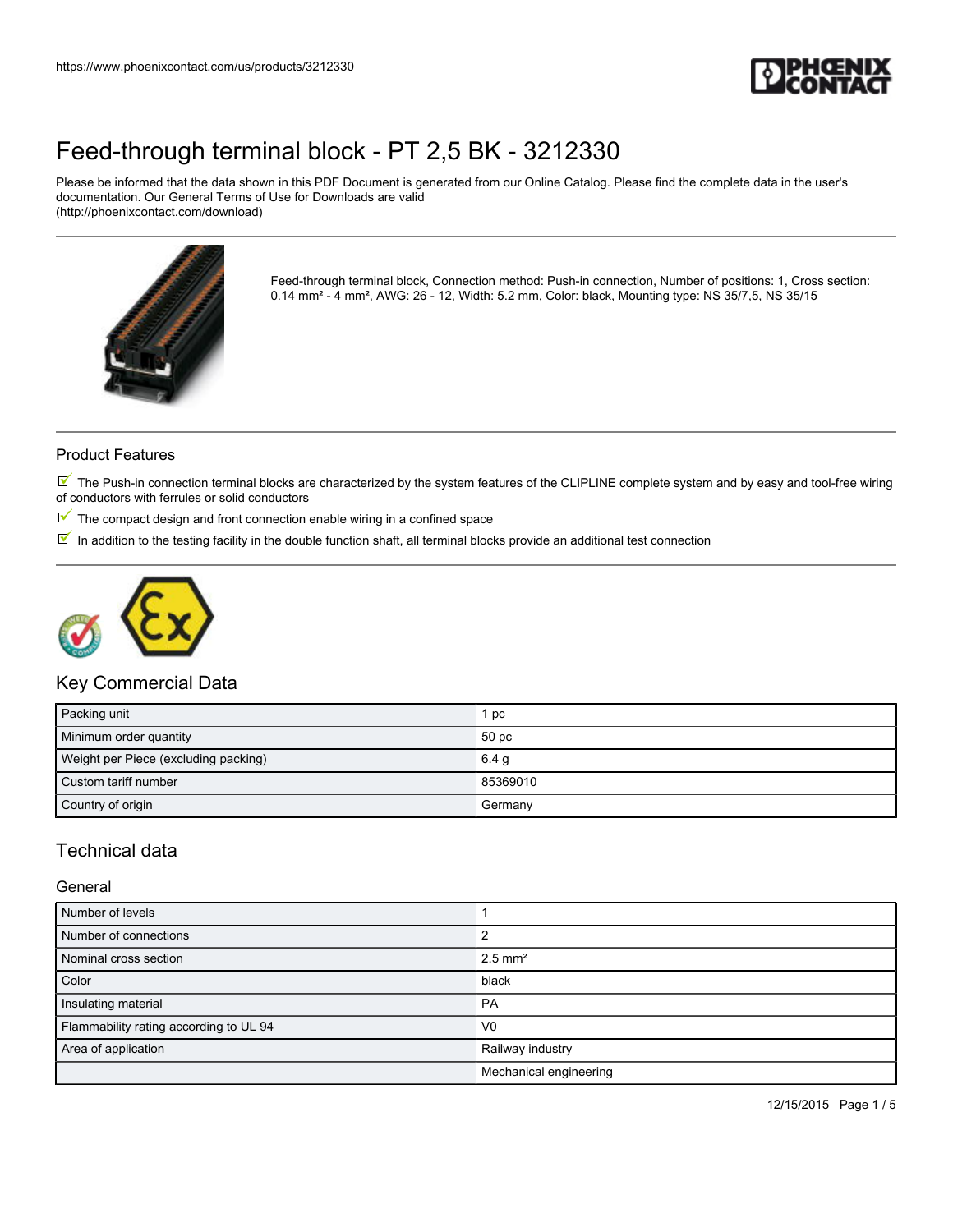

## Technical data

#### General

|                                                                                            | Plant engineering                                     |
|--------------------------------------------------------------------------------------------|-------------------------------------------------------|
|                                                                                            | Process industry                                      |
| Rated surge voltage                                                                        | 6 kV                                                  |
| Pollution degree                                                                           | 3                                                     |
| Overvoltage category                                                                       | $\mathbf{III}$                                        |
| Insulating material group                                                                  |                                                       |
| Connection in acc. with standard                                                           | IEC 60947-7-1                                         |
| Maximum load current                                                                       | 30 A (with 4 mm <sup>2</sup> conductor cross section) |
| Nominal current I <sub>N</sub>                                                             | 24 A (at 2.5 mm <sup>2</sup> )                        |
| Nominal voltage U <sub>N</sub>                                                             | 800 V                                                 |
| Open side panel                                                                            | ja                                                    |
| Number of positions                                                                        | $\mathbf{1}$                                          |
| Dimensions                                                                                 |                                                       |
| Width                                                                                      | 5.2 mm                                                |
| End cover width                                                                            | $2.2 \text{ mm}$                                      |
| Length                                                                                     | 48.5 mm                                               |
| Height NS 35/7,5                                                                           | 36.5 mm                                               |
| Height NS 35/15                                                                            | 44 mm                                                 |
| Connection data                                                                            |                                                       |
| Connection method                                                                          | Push-in connection                                    |
| Connection in acc. with standard                                                           | IEC 60947-7-1                                         |
| Conductor cross section solid min.                                                         | $0.14 \, \text{mm}^2$                                 |
| Conductor cross section solid max.                                                         | $4 \text{ mm}^2$                                      |
| Conductor cross section AWG min.                                                           | 26                                                    |
| Conductor cross section AWG max.                                                           | 12                                                    |
| Conductor cross section flexible min.                                                      | $0.14 \, \text{mm}^2$                                 |
| Conductor cross section flexible max.                                                      | $2.5$ mm <sup>2</sup>                                 |
| Min. AWG conductor cross section, flexible                                                 | 26                                                    |
| Max. AWG conductor cross section, flexible                                                 | 14                                                    |
| Conductor cross section flexible, with ferrule without plastic sleeve min.                 | $0.14 \, \text{mm}^2$                                 |
| Conductor cross section flexible, with ferrule without plastic sleeve max.                 | $2.5$ mm <sup>2</sup>                                 |
| Conductor cross section flexible, with ferrule with plastic sleeve min.                    | $0.14 \, \text{mm}^2$                                 |
| Conductor cross section flexible, with ferrule with plastic sleeve max.                    | $2.5$ mm <sup>2</sup>                                 |
| 2 conductors with same cross section, stranded, TWIN ferrules with plastic<br>sleeve, max. | $0.5$ mm <sup>2</sup>                                 |
| Connection in acc. with standard                                                           | IEC/EN 60079-7                                        |
| Conductor cross section solid min.                                                         | $0.14 \, \text{mm}^2$                                 |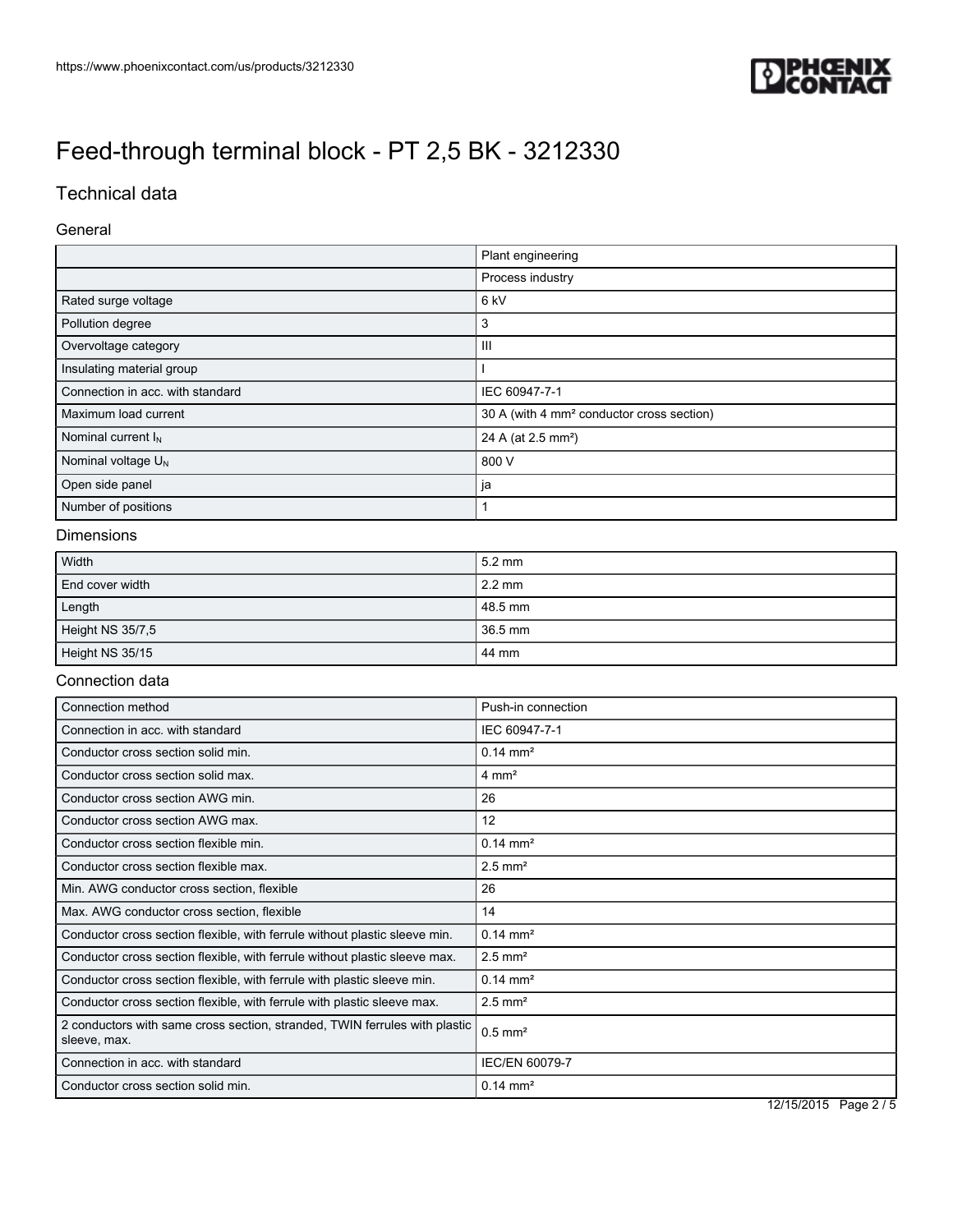

## Technical data

#### Connection data

| Conductor cross section solid max.    | $4 \text{ mm}^2$      |
|---------------------------------------|-----------------------|
| Conductor cross section AWG min.      | 26                    |
| Conductor cross section AWG max.      | 12                    |
| Conductor cross section flexible min. | $0.14 \text{ mm}^2$   |
| Conductor cross section flexible max. | $2.5$ mm <sup>2</sup> |
| Stripping length                      | 8 mm  10 mm           |
| Internal cylindrical gage             | A <sub>3</sub>        |

### Standards and Regulations

| Connection in acc. with standard              | <b>CSA</b>    |
|-----------------------------------------------|---------------|
|                                               | IEC 60947-7-1 |
| <b>Flammability rating according to UL 94</b> | V0            |

## **Classifications**

### eCl@ss

| eCl@ss 4.0 | 27141121 |
|------------|----------|
| eCl@ss 4.1 | 27141121 |
| eCl@ss 5.0 | 27141120 |
| eCl@ss 5.1 | 27141120 |
| eCl@ss 6.0 | 27141120 |
| eCl@ss 7.0 | 27141120 |
| eCl@ss 8.0 | 27141120 |
| eCl@ss 9.0 | 27141120 |

### ETIM

| ETIM 3.0 | EC000897 |
|----------|----------|
| ETIM 4.0 | EC000897 |
| ETIM 5.0 | EC000897 |

#### UNSPSC

| UNSPSC 6.01          | 30211811 |
|----------------------|----------|
| <b>UNSPSC 7.0901</b> | 39121410 |
| <b>UNSPSC 11</b>     | 39121410 |
| <b>UNSPSC 12.01</b>  | 39121410 |
| UNSPSC 13.2          | 39121410 |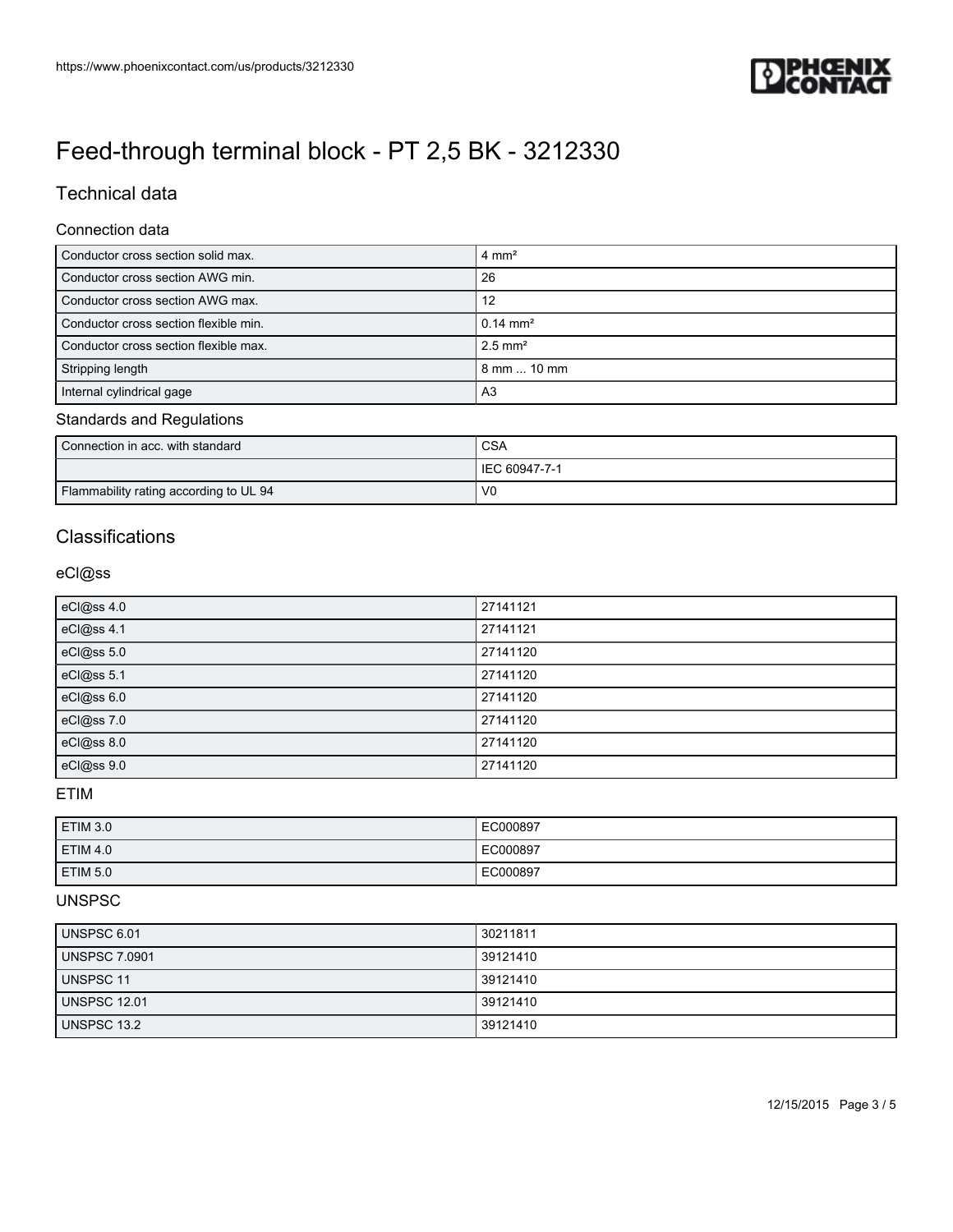

## Approvals

### Approvals

#### Approvals

CSA / UL Recognized / cUL Recognized / GL / RS / ABS / VDE Zeichengenehmigung / IECEE CB Scheme / EAC / cULus Recognized

#### Ex Approvals

#### ATEX / IECEx / EAC Ex

#### Approvals submitted

#### Approval details

| $\mathbb{C}_{\text{CSA}}$  |         |           |
|----------------------------|---------|-----------|
|                            | B       | С         |
| mm <sup>2</sup> /AWG/kcmil | $26-12$ | $26 - 12$ |
| Nominal current IN         | 20 A    | 20 A      |
| Nominal voltage UN         | 600 V   | 600 V     |

| UL Recognized <b>W</b>     |           |           |
|----------------------------|-----------|-----------|
|                            | В         | C         |
| mm <sup>2</sup> /AWG/kcmil | $26 - 12$ | $26 - 12$ |
| Nominal current IN         | 20 A      | 20 A      |
| Nominal voltage UN         | 600 V     | 600 V     |

| <b>CUL Recognized</b>      |         |       |
|----------------------------|---------|-------|
|                            | B       | C     |
| mm <sup>2</sup> /AWG/kcmil | $26-12$ | 26-12 |
| Nominal current IN         | 20 A    | 20 A  |
| Nominal voltage UN         | 600 V   | 600 V |

12/15/2015 Page 4 / 5